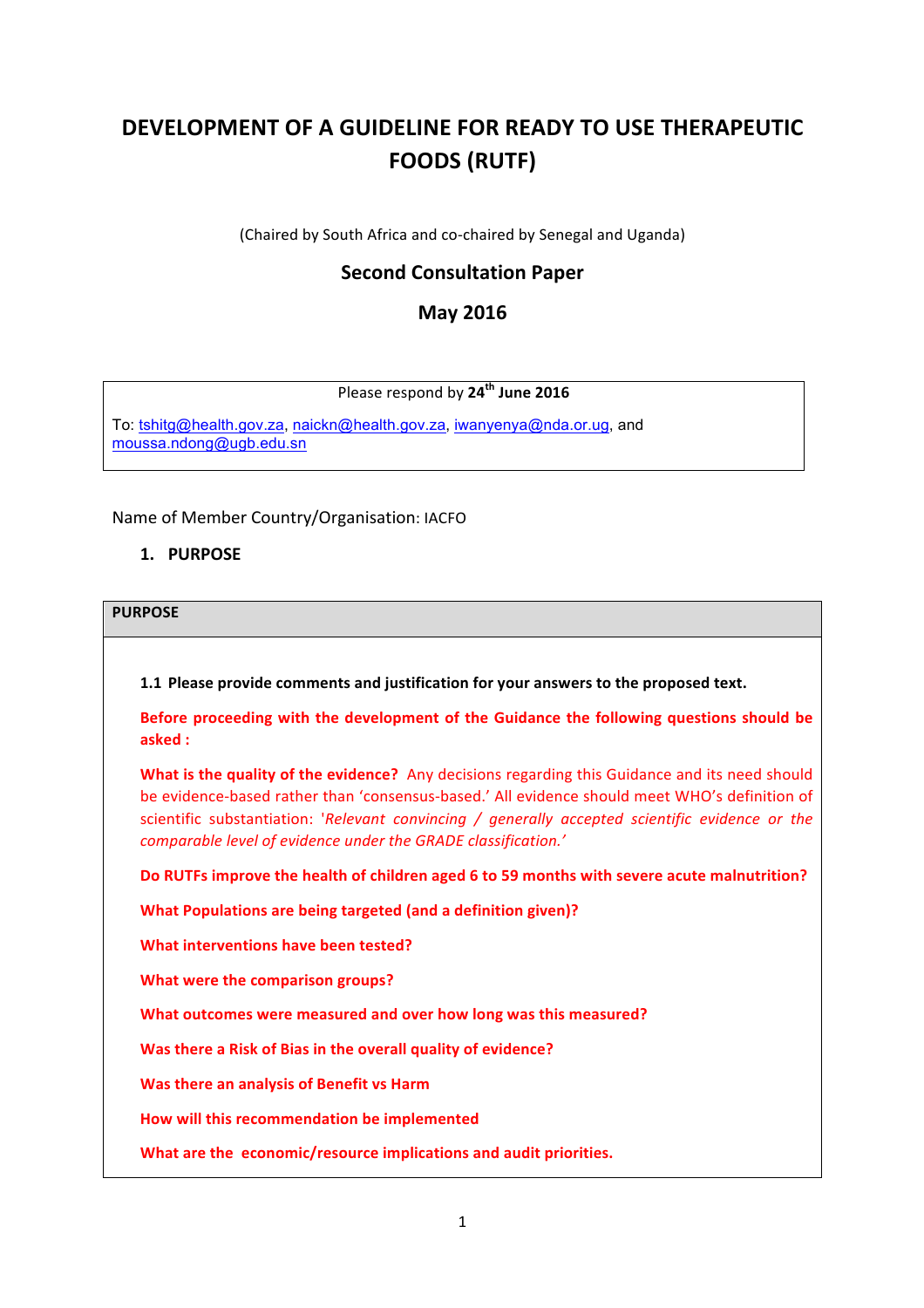# **2. SCOPE**

# **SCOPE**

**2.1 Do you agree with revised text?** 

 $Yes \quad \Box$  **No**  $\Box$  **X** 

**2.2 Please suggest the wording and justification for your proposals.** 

*Commercial complementry foods are not needed as therapeutic foods after the age of 24 months. High nutrient and energy dense family foods should be promoted and available are suitable for the treatment and rehabilitation of malnourished young children*

**IACFO** comment: The Guidance should never refer to the 'promotion' of any commercial products for malnourished infants and voung children.

The guidance should alert national governments to the need to address the underlying causes of malnutrition and comprehensive programmes for the prevention and treatment of SAM that are **appropriate to national needs and cultural practices (rather than focusing on single product**  approaches.) The risk of mortality associated with SAM cannot be mitigated by RUTF alone, and their use must be integrated into sustainable, local, family based solutions, with additional focus **on building health care systems**

**2.3** Do you agree with the proposed list of products to be excluded from the scope of the **guidelines?**

 $Yes \tPi$  **No**  $\Pi$ 

**2.4 Please provide comments and justification for your answers.**

# **3. DESCRIPTION**

#### **DESCRIPTION**

#### **3.1 Please provide comments on the suggested wording for the "Description".**

Ready to Use Therapeutic Foods (RUTF) are commercialy produced high-energy, fortified with industrial micronutrients, ready-to-eat foods and that may be suitable for the treatment of children  $>6$  months to 24 months while breastfeeding is sustained and who are suffering from severe acute malnutrition (SAM) as outlined in the 2007 Joint Statement by WHO, WFP, UNSCN and UNICEF. The use of RUTFs in the treatment of SAM must not displace the provision of training, counseling and support for sustaining lactation (and relactation for those mothers who are willing). Infants and young children also need adequate fluids.

Commercial Ready to use products that are fortified with industrial micronutrients should be manufactured from ingredients that are safe, hygienic and have a high bioavailability to prevent malabsorbtion and increased diarrhreal disease resulting from gut damage as a conseqence of malnutrition.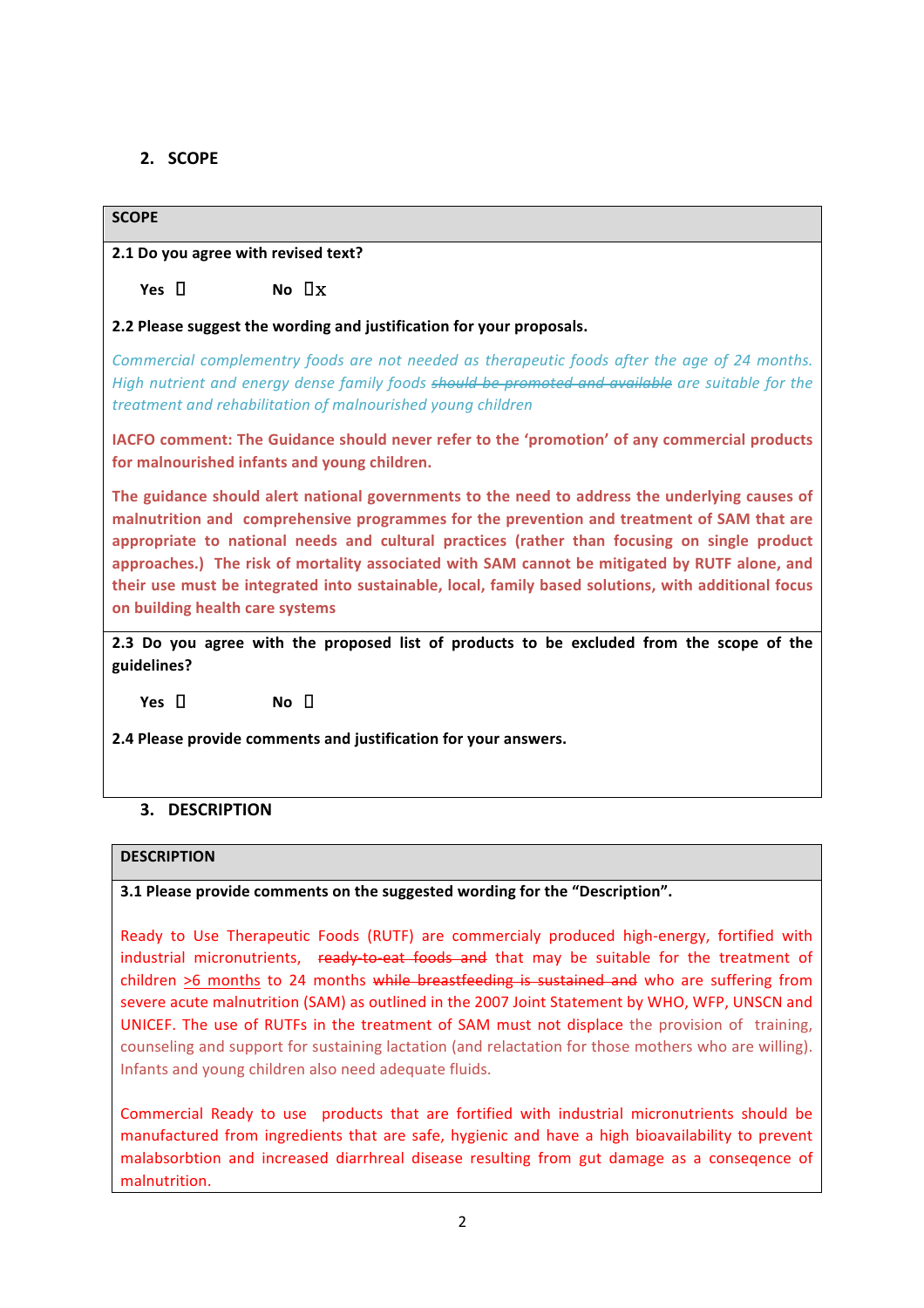**IACFO Comment:** Any decisions regarding the safety or composition of these products must be based on evidence that meets WHO's definition of scientific substantiation: "Relevant convincing / *generally accepted scientific evidence or the comparable level of evidence under the GRADE classification'*

There is a risk that the composition of the products will encourage a preference for sweetened foods over traditional family foods and increase chances of childhood obesity, cardiac disease, cancers or diabetes. There is evidence that the disease burden from SAM is decreasing while childhood obesity is rising.

Extrapolated from UN Inter-agency Group for Child Mortality *Estimation report on levels and trends in Child Mortality 2015* (WHO, UNICEF, World Bank Group, United Nations).

Global obesity rise puts UN goals on diet-related diseases 'beyond reach' Westernised diets blamed as figures predict failure to meet 2025 target of no increase in obesity or diabetes beyond 2010 levels. "... Child obesity figures are also rising in many developing countries, particularly in the Middle East, Latin America, China and parts of south-east Asia..."

[www.theguardian.com/socie-](http://www.theguardian.com/socie-)ty/2015/oct/09/obesitys-global-spread-un-goals-diet-related-diseases-fail

**3.2** Are there any additional terms that should be defined?

**Yes**  "crushable" 

Please suggest the terms and the provide justification for your proposals.

The term "Young children" is already defined by Codex as 12-36 months. (CODEX STAN 074-1981, REV. 1-2006)

2.2 OTHER DEFINITIONS 

2.2.1 The term infant means a person not more than 12 months of age.

2.2.2 The term young children means persons from the age of more than 12 months up to the age of three years (36 months).

# **3.3** Do you support the replacement of the word "treatment" by "dietary management" in order to align with the existing Codex text (i.e. CODEX STAN 180-1991)?

**No** 

**IACFO COMMENT:** NO. It is not necessary to be consistent with the Codex Standard For The Labelling of and Claims For Foods For Special Medical Purposes (CODEX STAN 180-1991) The labelling and marketing requirements of this Standard are ambiguous and inadequate to protect health. It should not be used as a model in this context.<sup>1</sup> It is not enough to forbid public advertising yet leave the door wide open for other forms of promotion: such as claims and promotion via health professionals, fundraising appeals, press releases, donations etc.

RUTFs should only be used for the 'treatment' of severe acute malnutrition and not for 'prevention' purposes. For this reason, and to avoid confusion, the term 'treatment' should be used consistently: 

As mentioned above, the Guidelines must warn of the risk that RUTFs often divert scarce resources and development funds from the provision of training, counseling and support for lactation (and relactation for those mothers who are willing.)

# **4. BASIC RAW MATERIALS AND INGREDIENTS**

<sup>&</sup>lt;u> 1989 - Jan Samuel Barbara, margaret e</u>  $1$  Codex Standard For The Labelling of and Claims For Foods For Special Medical Purposes Codex Stan 180-1991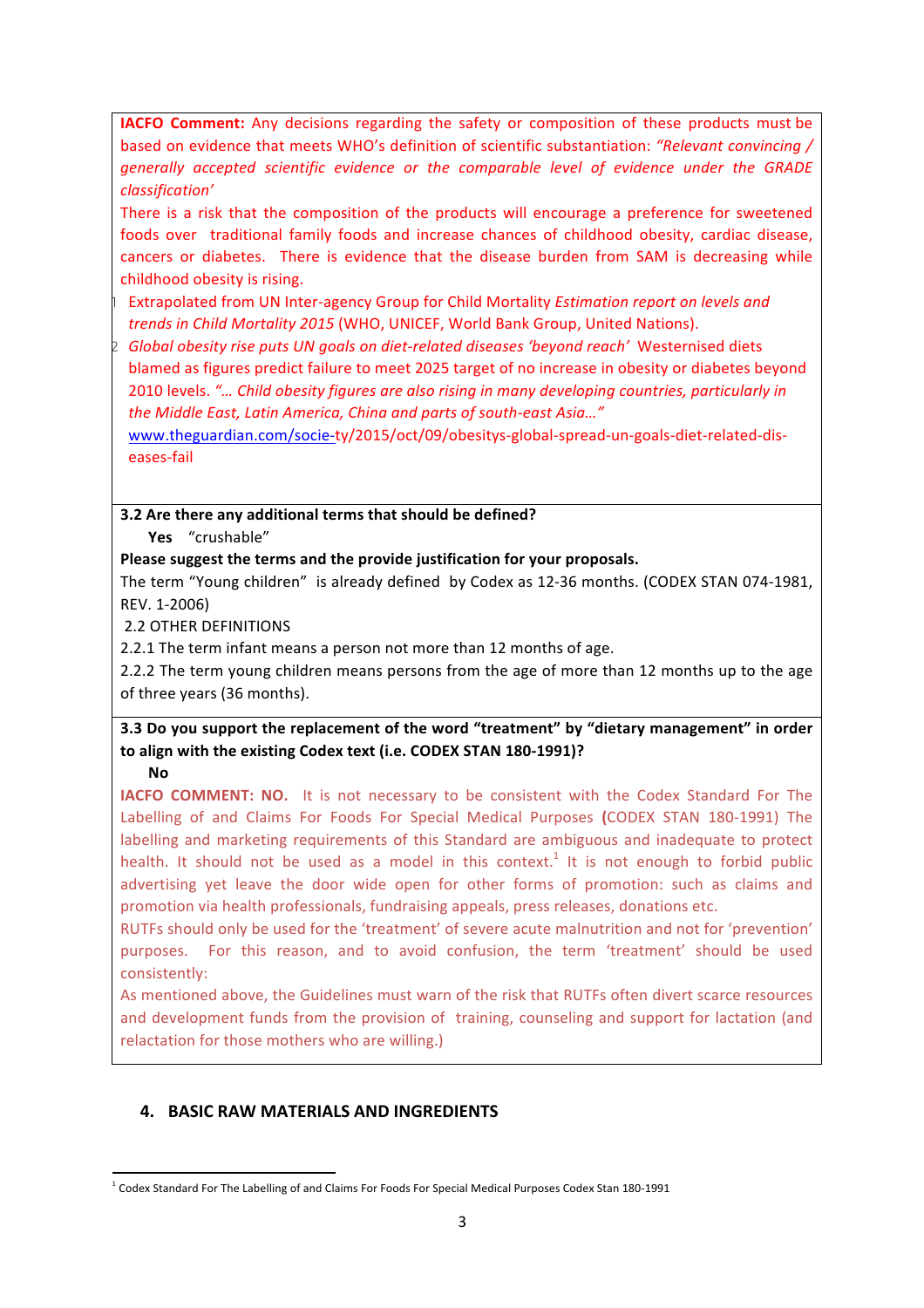#### **BASIC RAW MATERIALS AND INGREDIENTS**

**4.1 Please provide comments to the proposed wording on RUTF. Please provide justification and** rationale for your comments.

## **4.2** Do you agree with the proposed outline on basic raw materials and ingredients?

**No** 

**4.3 If No, provide justification for your answer.** 

Cow' milk proteins may cause increased gut damage in malnourished children. Human milk has gut healing properties and protects the normal microbiome of the malnourished child. Other foreign proteins will cause increased gut damage, malabsorption and delayed healing.

**4.4** Are there still other raw materials and ingredients that have not been covered in the proposed section on "Basic Raw Materials and Ingredients"?

 $Yes \Pi$ 

Please provide the rationale and justification for your proposals.

There is a need for independent evaluation of the composition and efficacy of RUTFs. Any decisions regarding the safety or composition of these products must be based on evidence that meets WHO's definition of scientific substantiation: "Relevant convincing / generally accepted scientific evidence or the comparable level of evidence under the GRADE classification'

WHA Resolution **(WHA 55.25)** *URGES Member States, as a matter of urgency (4) to ensure that the introduction of micronutrient interventions and the marketing of nutritional supplements do not replace, or undermine support for the sustainable practice of, exclusive breastfeeding and optimal complementary feeding;*

4.5 Do you agree that the ingredients should be listed in descending order of proportion?

**Yes** 

**4.6** Do you agree that the appropriate class names and specific names be declared for all **ingredients?**

**Yes** 

**4.7 Please provide the rationale and justification for your answer.** 

**4.8** Do you agree that the proposed statement be included under this section?

 $N$ <sup>O</sup>  $\Box$ 

#### **4.9 Please provide comments on the wording and the proposed text.**

The use of RUTFs cannot be justified unless the underlying causes of malnutrition are addressed. Any decision to use RUTFs must be integrated into sustainable, local, family based solutions, with additional focus on building health care systems. National governments must ensure a comprehensive prevention and treatment for SAM that is appropriate to national needs and cultural practices and not based on single product approaches.

The Mother and baby are an inseperable biological unit (see the WHO Global Strategy for Infant an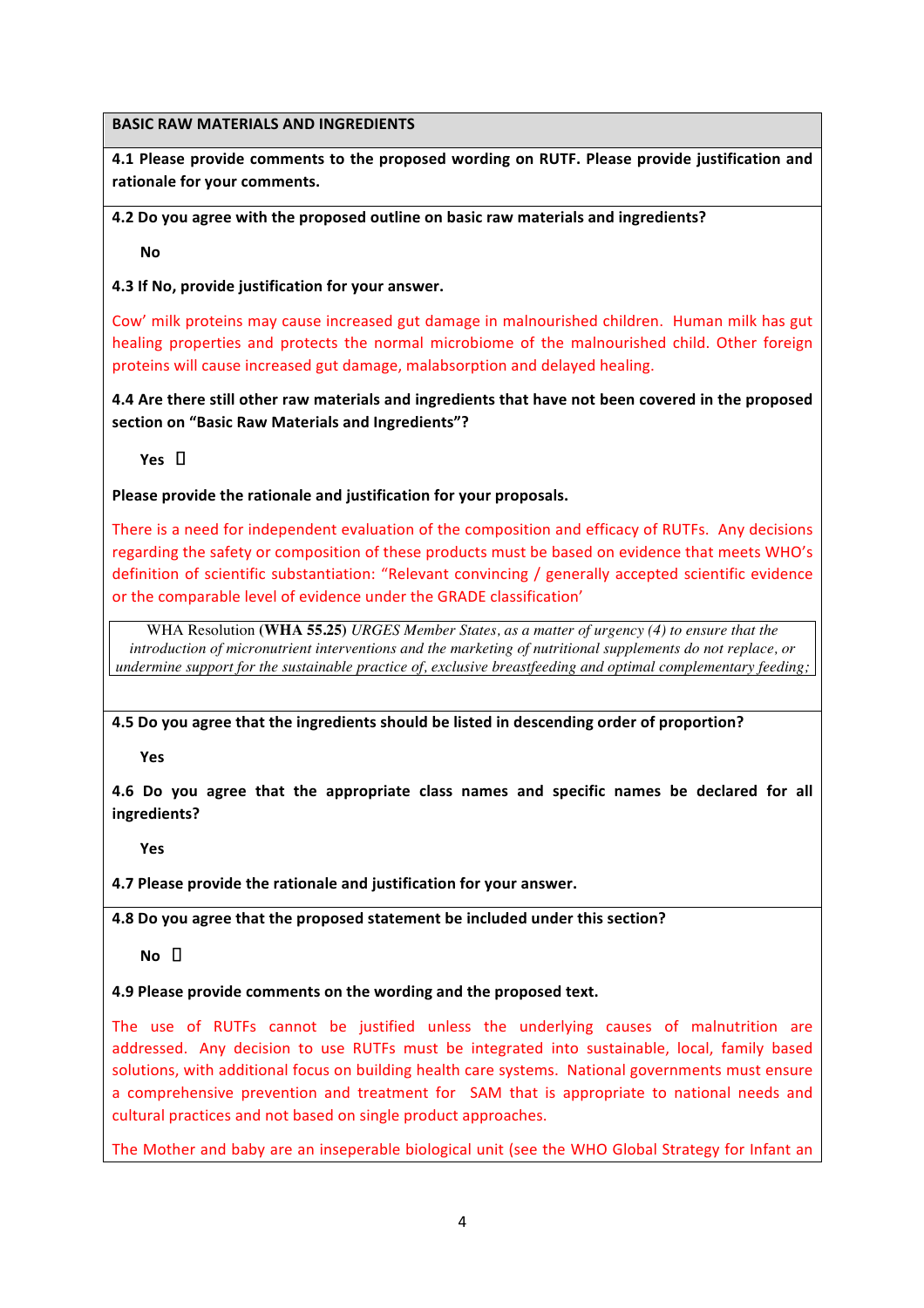## **5. NUTRITIONAL COMPOSITION AND QUALITY FACTORS**

**NUTRITIONAL COMPOSITION**

**Vitamins and Minerals**

**5.1** Do you support the setting of minimum and maximum levels for vitamins and minerals for the **RUTF** products?

 $Yes \quad \Box$  **No**  $\Box$ 

**5.2** Are there any proposals you want to make with regard to the minimum and maximum levels? Please provide the rationale and the scientific evidence for your proposals.

IACFO Comment: The Guidance should define the essential composition/max min levels of products wherever possible. Optional ingredients can be listed but should not be used as an opportunity for promotions claims. RUTF packaging and information must not use promotional claims of any kind. There is a need for independent evaluation of the composition and efficacy of RUTFs. Any decisions regarding the safety or composition of these products must be based on evidence that meets WHO's definition of scientific substantiation: "Relevant convincing / generally accepted scientific evidence or the comparable level of evidence under the GRADE classification'

**Essential Fatty acids ( omega-3 and omega-6)** 

**5.3** Do you support the revision and setting of minimum levels for essential fatty acids in RUTF? **5.4** Are there any proposals you want to make with regard to the minimum levels? Please provide the rationale and the scientific evidence for your proposals.

See IACFO Comment for 5.2

**Additional Nutrients**

**5.5** Do you support the addition of other nutrients such as manganese in the nutritional composition for **RUTF?** 

**5.6 Please indicate the nutrients to be added and provide scientific justification for your proposals.** See IACFO Comment for 5.2

**Measuring Protein Quality**

5.7 Should this statement "50% of protein sources from milk products" be removed or amended?

**5.8** If Yes, provide the draft wording for the proposed statement and the justification.

**5.9** Should other methods be considered if the PDCAAS digestibility of a protein could not be determined due to other technical reasons? For example, biological assays or calculated from published data on essential amino acid patterns of dietary proteins and their digestibility.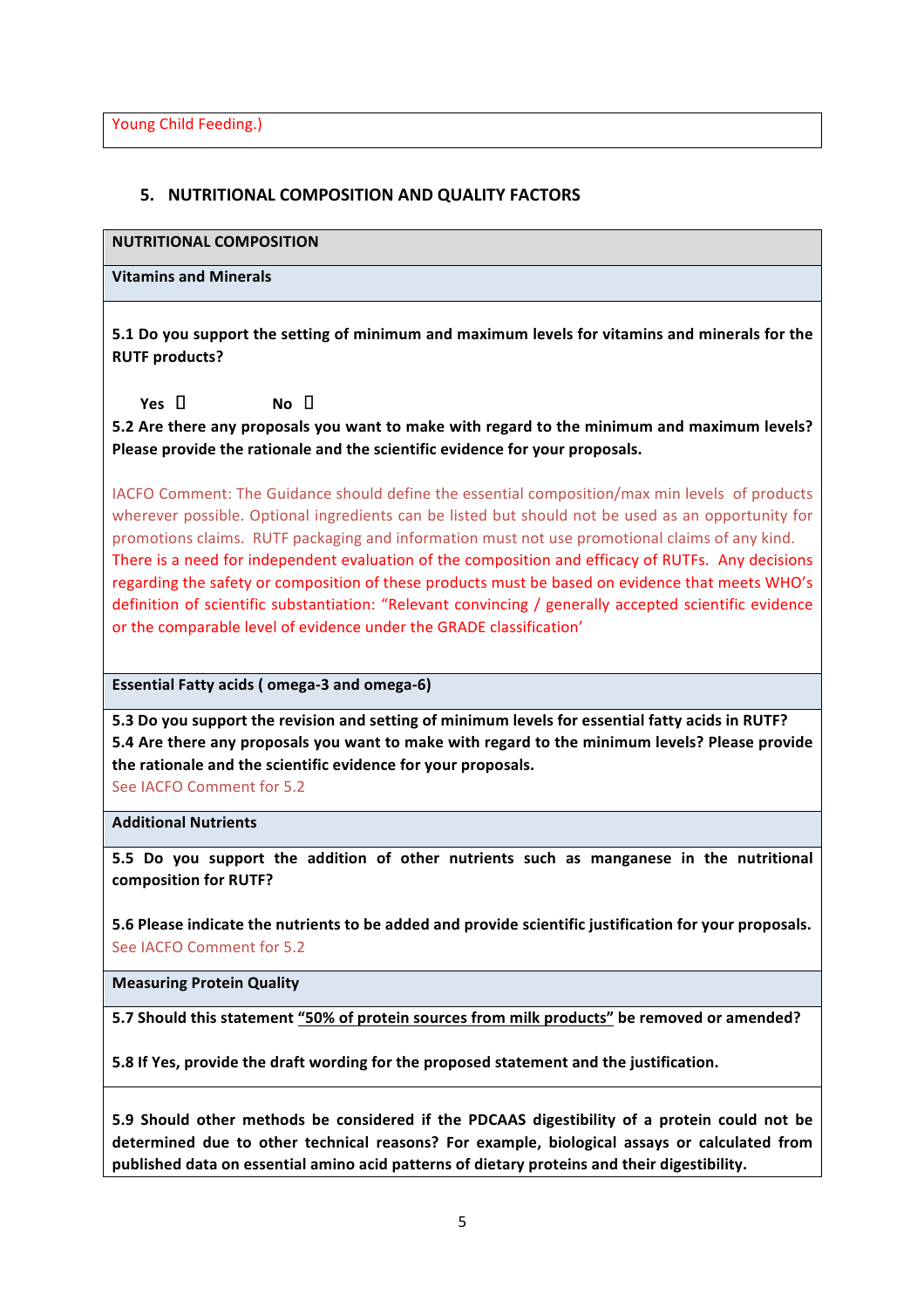See IACFO Comment for 5.2

#### **Pre and pro-biotic**

#### **5.10 Should pre- and pro-biotic be considered as optional ingredients in RUTF?**

There is no substantive scientific evidence that these ingredient have benefits in healthy nonmalnourished children

See the Cochrane reviews Ready-to-use therapeutic food for home-based treatment of severe acute malnutrition in children from six months to five years of age (Review) Schoonees A, Lombard M, Musekiwa A, Nel E, Volmink J The Cochrane Library 2013, Issue 6

Please provide the rationale and justification for your answer.

#### **6. CONTAMINANTS**

#### **CONTAMINANTS**

**6.1 Do you agree with the proposed wording and sub-sections?**  $N$ **O**  $\Box$ 

Add to the list: Food additives and Biological active agents such as estrogenic compounds in soy

## **7. TECHNOLOGIES FOR AND EFFECT FOR PROCESSING**

#### **TECHNOLOGIES FOR AND EFFECT FOR PROCESSING**

**7.1** Do you agree with the revised section and proposed sub-sections?  $Yes \quad \Box$  **No**  $\Box$ 

**See comments 5.2**

#### **8. METHODS OF ANALYSIS AND SAMPLING**

#### **METHODS OF ANALYSIS AND SAMPLING**

**8.1** Are there any other issues that should be considered under this section

**See comments 5.2**

#### **9. HYGIENE**

#### **HYGIENE**

**9.1** Are there any other issues that should be considered under this section?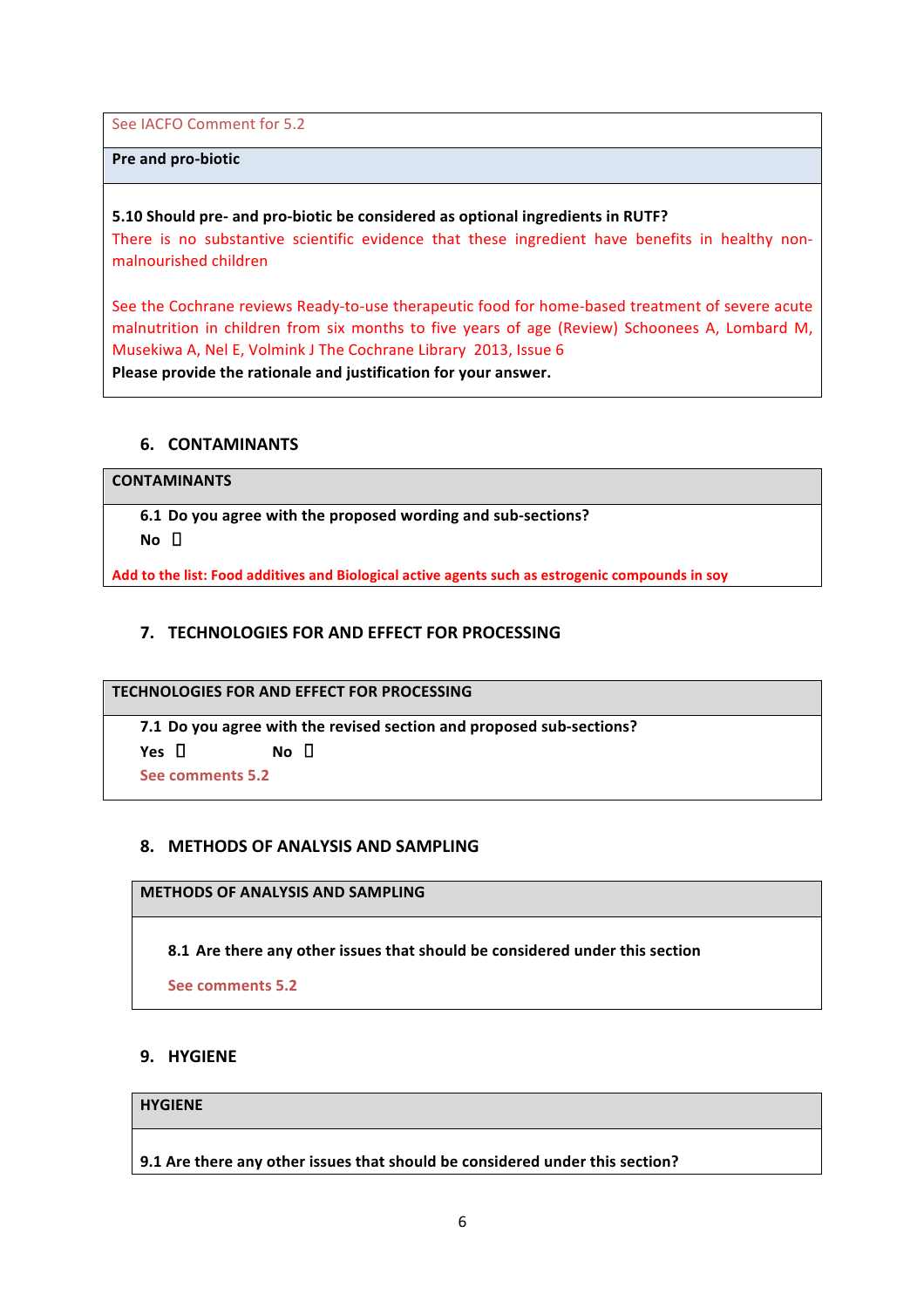See IACFO Comment for 5.2

# **10. PACKAGING**

#### **PACKAGING**

**10.1** Do you agree that RUTF should be packaged into single-use sachets to minimize the risk of contamination at home?

 $No$   $\Box$ 

At what age level is this to be set? A 6 month will require no more than 100 kcal in addition to **breastmilk a 9 month old 200 kcal and so on ...** 

**10.2 What should be the volume ranges of single-use sachets?**

How can this be individulaized to meet the specific needs of a malnnourished infant/young child?

**10.3** What should be the nutritional content ranges (e.g. macronutrients) of a single-use sachet?

#### **11. LABELLING**

#### **LABELLING**

**11.1** Do you have additional comments on the proposed wording for this section?

**Mandatory Statements for Labelling Purposes**

**11.2** Do you agree with the wording and the proposed mandatory statements?

**No** 

Please provide comments on the above suggested wording.

The following mandatory statements were proposed by eWG Members.

- a. This product should be provided free by the public health authorities on prescription only for therapeutic /treatment purposes.
- b. This product is not for resale and must not be placed on the market.
- c. This product must not replace or undermine sustained breastfeeding or the use of locally available nutritious, bio-diverse family foods
- d. This product is a high fat, high sugar product and the long-term effects of using this category of products in children are not known. The product should only be used for [state specific treatment period]
- e. This product must not be not labelled, promoted or idealised by health or nutrition claims or other means such as press releases, fundraising appeals etc
- f. This product is for the treatment of severe acute malnutrition only and should not be used